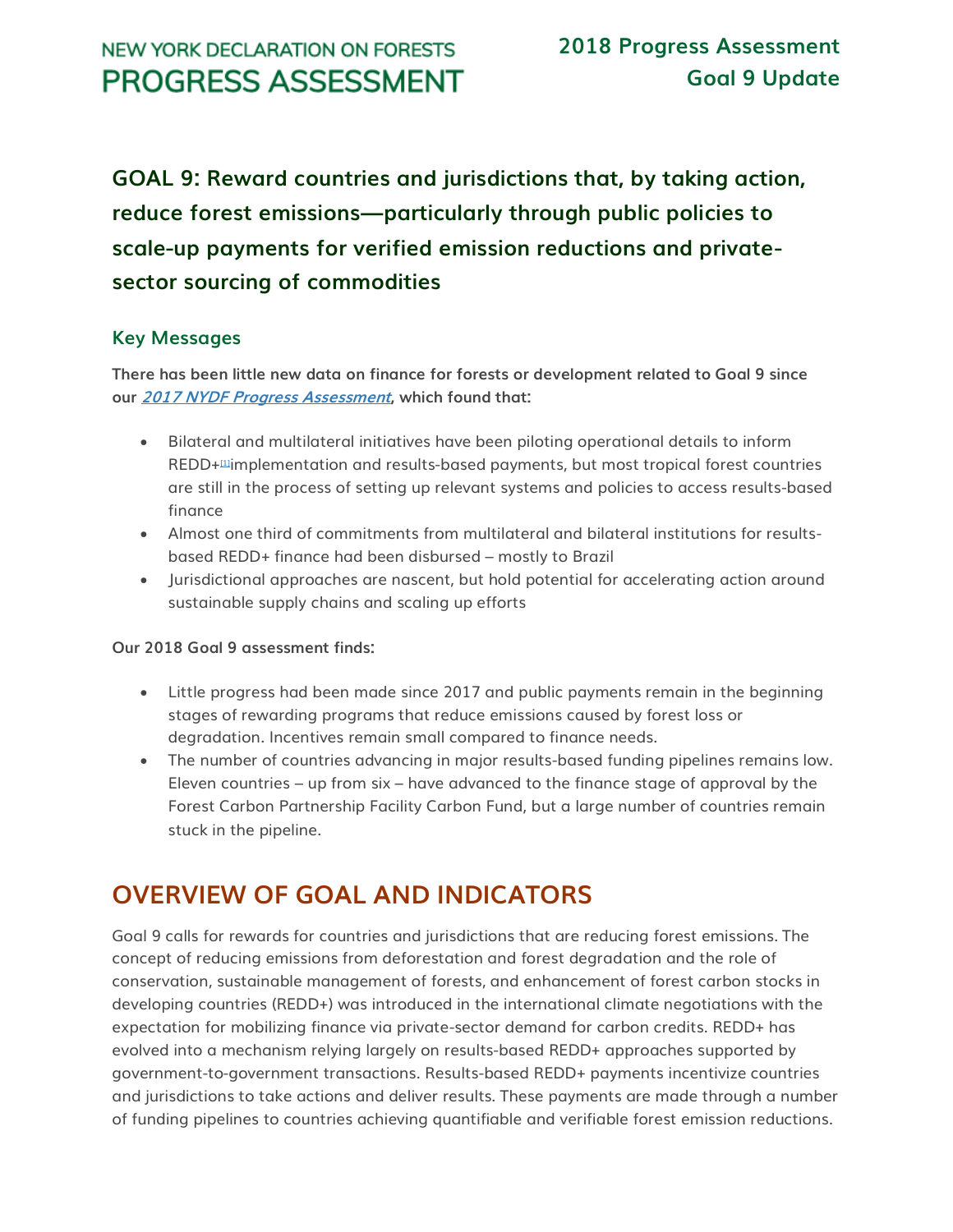In 2017 the New York Declaration on Forests (NYDF) Assessment Partners published an in-depth review of progress toward NYDF [Goals 8 and 9.](http://forestdeclaration.org/wp-content/uploads/2017/10/2017-NYDF-Goals-8-and-9-Assessment-Report.pdf) Beginning this year, we will provide annual updates on progress toward these goals using the revised assessment frameworks. We use two criteria to assess progress on Goal 9 (Table 1).

| <b>CRITERIA</b>                          | <b>INDICATOR</b>                                                  |
|------------------------------------------|-------------------------------------------------------------------|
| 1. Public payments for verified emission | 1.1 International payments                                        |
| reductions                               | 1.2 Domestic payments                                             |
| 2. Support for supply chain efforts to   | 2.1 Public and private-sector support for jurisdictional-sourcing |
| incentivize reduced forest emissions     | initiatives in the context of zero-deforestation commitments      |

# **FINDINGS**

# **Criterion 1: Public payments for verified emission reductions**

# **Indicator 1.1: International payments**

REDD+ implementation and results-based payments have been made in the context of a number of multilateral and bilateral initiatives. The majority of results-based payments are made through bilateral agreements with the Norwegian International Climate and Forest Initiative (NICFI) and the German REDD Early Movers (REM) program, the Green Climate Fund (GCF), and the World Bank's Forest Carbon Partnership Facility Carbon Fund and BioCarbon Fund. NICFI continues to be the largest source of results-based finance, with new commitments of USD 95 million since October 2017.

At the Oslo REDD+ Exchange in June 2018, Ecuador signed a bilateral contract with Norway and Germany for USD 50 million. This results-based REDD+ partnership aims to protect 13.6 million hectares of Ecuador's rainforest.<sup>[\[2\]](http://forestdeclaration.org/goal/goal-9/#_edn2)</sup> Colombia is also moving ahead with the implementation of its current agreement of USD 120 million for its Amazon Vision initiative.[\[3\]](http://forestdeclaration.org/goal/goal-9/#_edn3) While the Colombian Ministry of Environment has acknowledged that its 2020 goal will not be achieved, Norway recently extended its commit to up to USD 250 million in result-based payments to acknowledge the country's progress.<sup>[\[4\]](http://forestdeclaration.org/goal/goal-9/#_edn4)</sup>

Overall results-based payments have seen a 13 percent growth since last year in total commitments and 4 percent in disbursements. Commitments for results-based REDD+ finance reached USD 4703 million, 63 percent of which (USD 2982 million) were bilateral commitments from REM and NICFI. The amount committed through the Forest Carbon Partnership Facility Carbon Fund reached USD 911 million. A cumulative of USD 1381 million across sources has been disbursed (Figure 1).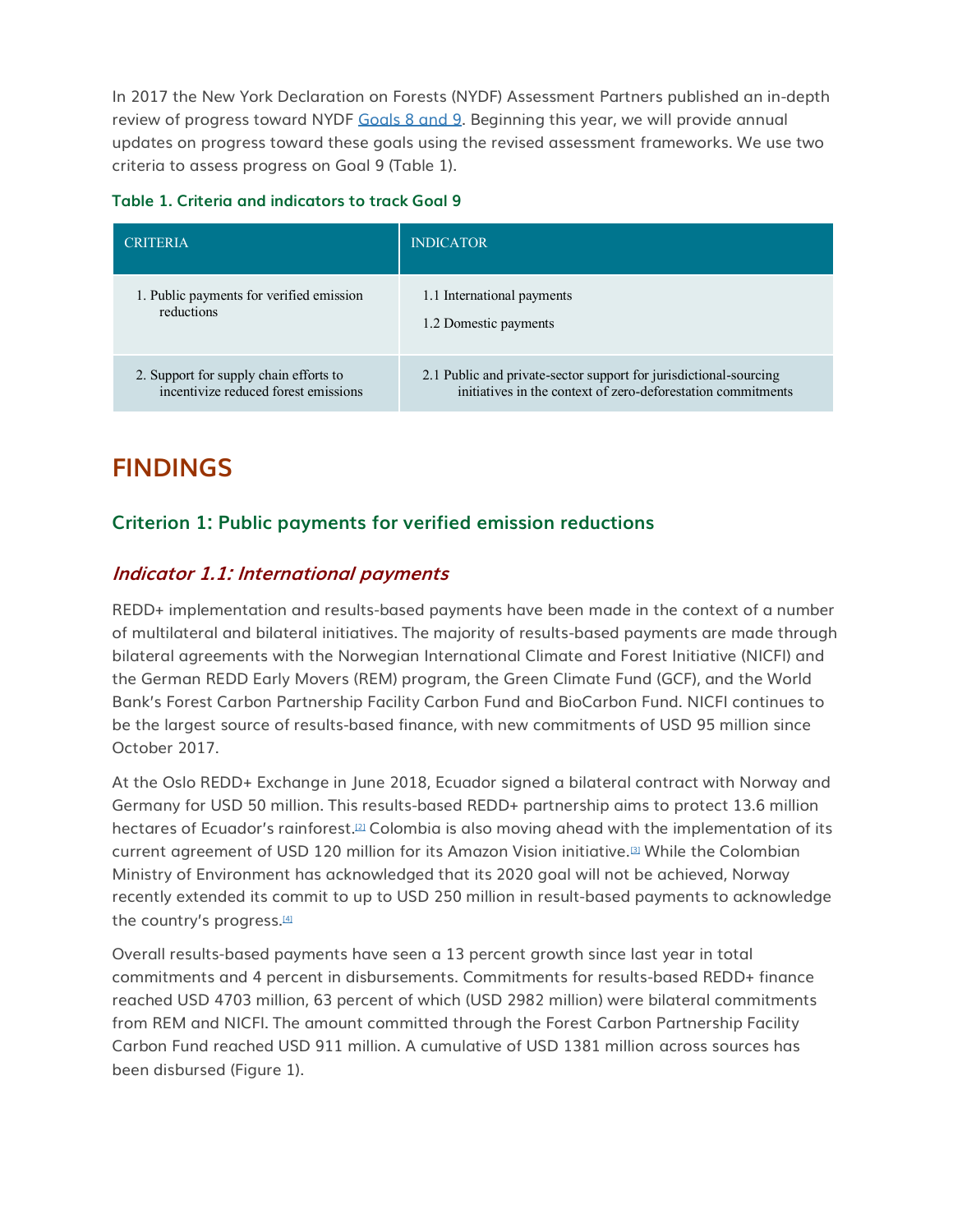**Figure 1. Result-based REDD+ commitments and disbursements by program since 2010**



Source: Climate Focus analysis based on data since 2010 shared by NICFI and REM, and BioCarbon Fund. ISFL and FCPF Carbon Fund commitments retrieved from funds' official websites.

Note: NICFI = Norwegian International Climate and Forest Initiative; FCPF CF = the World Bank's Forest Carbon Partnership Facility Carbon Fund; GCF = the Green Climate Fund; REM = the German REDD Early Movers program; BioCF ISFL = the BioCarbon Fund Initiative for Sustainable Forest Landscapes. Data reflects commitments and disbursements through August 2018. For bilateral donors, commitments and disbursement are based on personal communications with donors. Commitments to the FCPF Carbon Fund and BioCarbon Fund's ISFL were retrieved from publicly available documentation.

While many countries demonstrate interest in accessing in results-based payments, reaching the final stage of funding mechanisms is a lengthy process. As of July 2018, 19 countries had submitted initial emissions reductions plans to the Forest Carbon Partnership Facility's Carbon Fund, one of the main financing vehicles for REDD+.[\[5\]](http://forestdeclaration.org/goal/goal-9/#_edn5) Proposals from eight countries – Chile, Costa Rica, the Democratic Republic of Congo, Ghana, Mexico, Mozambique, the Republic of Congo, and Vietnam – have been accepted and agreements are under negotiation, while Lao People's Democratic Republic, Madagascar, and Nepal are also in the final stages of approval.[\[6\]](http://forestdeclaration.org/goal/goal-9/#_edn6) The three countries – Ethiopia, Zambia, and Colombia – that have been formally included in the BioCarbon Fund's Initiative for Sustainable Forest Landscapes pipeline have not increased since last year.

In October 2017, the GCF Board approved the terms of reference for a new pilot program, allocating USD 500 million for REDD+ results-based payments. REDD+ countries may seek results-based payments for emission reductions generated between December 31, 2013 and December 31, 2018 at 5 USD per metric ton of  $CO<sub>2</sub>$  equivalent. The pilot program will accept proposals on a rolling basis until 2022. Ecuador has already submitted a proposal, which is scheduled for review in November 2018.

## **Indicator 1.2: Domestic payments**

In addition to international rewards for emission reductions, we also look at notable domestic mechanisms that distribute payments to states or regions for emission reduction results. In [2017,](http://forestdeclaration.org/wp-content/uploads/2017/10/2017-NYDF-Goals-8-and-9-Assessment-Report.pdf) we highlighted a tax reform in India that provided incentives for forest cover protection and restoration and a federal program in Brazil that aimed to create a consensus-based, decentralized arrangement for accessing and allocating results-based finance.

More recently, Colombia approved an innovative measure that allows high-quality carbon credits to be used against its new carbon tax. The proposal differentiates itself by allowing entities to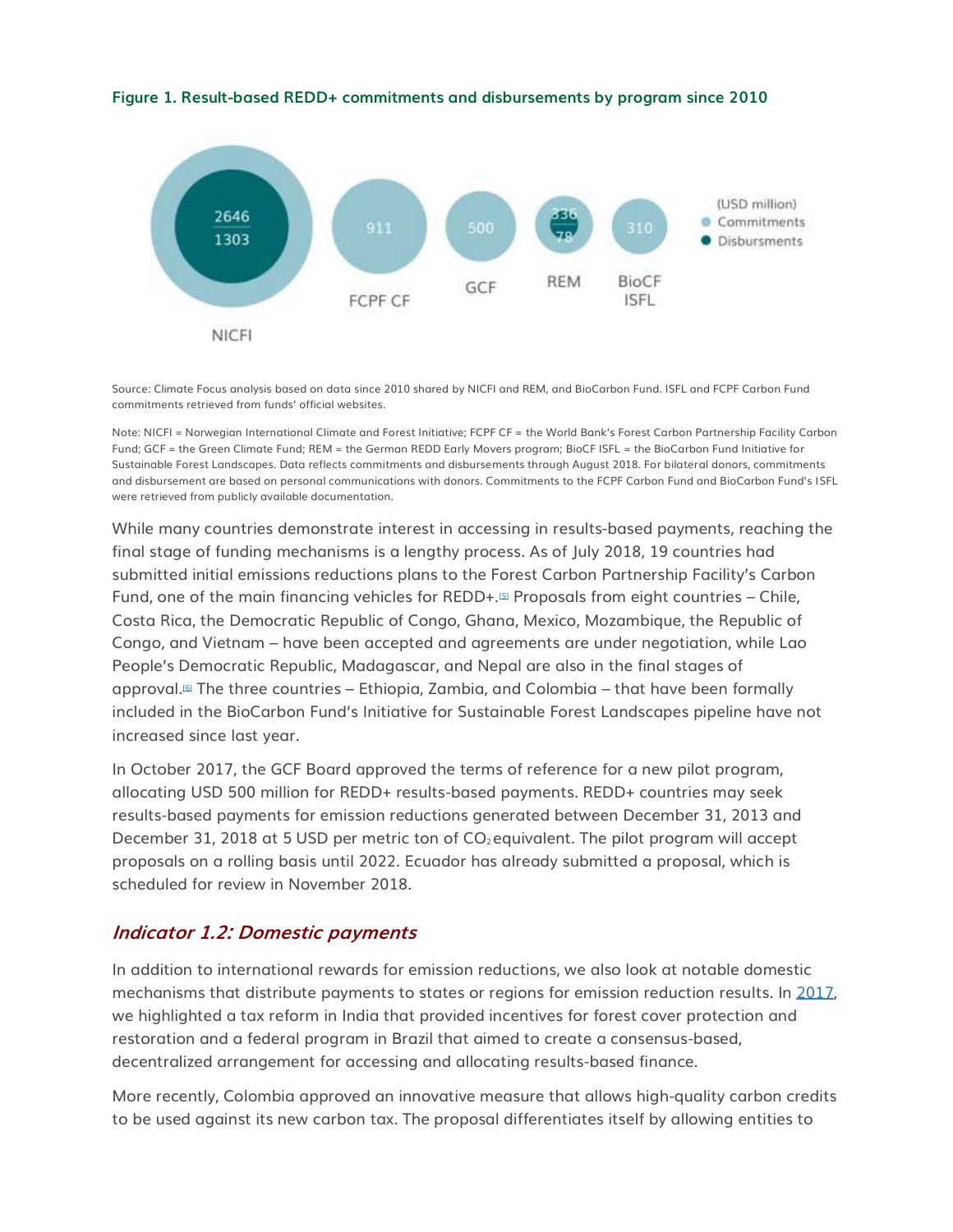offset 100 percent of their tax liability, rather than placing a limit on carbon credits.<sup>[\[7\]](http://forestdeclaration.org/goal/goal-9/#_edn7)</sup> This could provide immense motivation for companies to implement projects generating credible greenhouse gas emissions reductions. Companies can purchase verified certificates of projects for REDD+.[\[8\]](http://forestdeclaration.org/goal/goal-9/#_edn8) Once approved, businesses that successfully offset their emissions through environmental development projects will be labeled "carbon neutral" by the government and will be exempt from the carbon tax. The new hybrid tax is anticipated to provide a direct transfer from polluting sectors of the economy to projects promoting sustainable development and protecting the environment. Such transfers would be particularly significant for poor or marginalized communities in receiving needed resources for projects involved with protecting forests or with reforestation. This measure will benefit more than 10,000 families by [increasing](http://forestdeclaration.org/goal/goal-4/)  [sustainable development,](http://forestdeclaration.org/goal/goal-4/) providing green jobs, and protecting the biodiversity of the region.[\[9\]](http://forestdeclaration.org/goal/goal-9/#_edn9) Organizations involved with the process such as Fondo Acción, Prodeco, Conservation International, and the U.S. Agency for International Development (USAID) are already considering how to implement this initiative in other regions.

# **Criterion 2: Support for supply chain efforts to incentivize reduced forest emissions**

# **Indicator 2.1: Public and private-sector support for jurisdictional-sourcing initiatives in the context of zero-deforestation commitments**

Actors from across sectors are increasingly turning to jurisdictional approaches to [implement](http://forestdeclaration.org/goal/goal-2/)  [supply chain commitments](http://forestdeclaration.org/goal/goal-2/) because they provide an opportunity for actors to come together to realize zero-deforestation commitments, avoid potential leakage, and efficiently scale implementation.<sup>[\[10\]](http://forestdeclaration.org/goal/goal-9/#_edn10)</sup> Support for these efforts comes in a variety of forms. Table 2 shows examples of the types of support public and nonprofit sectors can provide to increase the effectiveness of supply chain commitments.

| <b>CATEGORY</b>                                              | <b>TYPE OF SUPPORT</b>      | <b>MAIN ACTORS</b>                                                               | <b>EXAMPLES</b>                                                                                                                                              |
|--------------------------------------------------------------|-----------------------------|----------------------------------------------------------------------------------|--------------------------------------------------------------------------------------------------------------------------------------------------------------|
| <b>Institutional</b><br>strengthening &<br>forest governance | Demand-side measures        | International and national<br>governments                                        | Partnerships between producer and importing governments to exclude<br>illegal production and promote demand for certified products                           |
|                                                              | Strengthen law enforcement  | National governments                                                             | Increasing funding and capacities of enforcement institutions, including<br>law enforcement and public-private agreements that exclude "bad"<br>producers    |
|                                                              | Tenure reform               | National governments                                                             | Land registration systems that enable tenure security, a key enabling<br>factor for sustainable land use                                                     |
|                                                              | Monitoring and transparency | National and subnational<br>governments, nongovernmental<br>organizations (NGOs) | Transparency platforms and tracking initiatives by civil society that<br>support accountability and help companies in monitoring efforts                     |
|                                                              | Advocacy and pressure       | NGOs                                                                             | Consumer campaigns to encourage demand for certification support, an<br>essential condition for incentives through premiums and market access                |
|                                                              | Sectoral standards          | National and subnational<br>governments, NGOs, and private<br>sector             | Support certification schemes or moratoria that set forest requirements<br>and provide a clear and recognized framework for implementation of<br>commitments |

## **Table 2. Examples of Stakeholder Support for Forest Protection**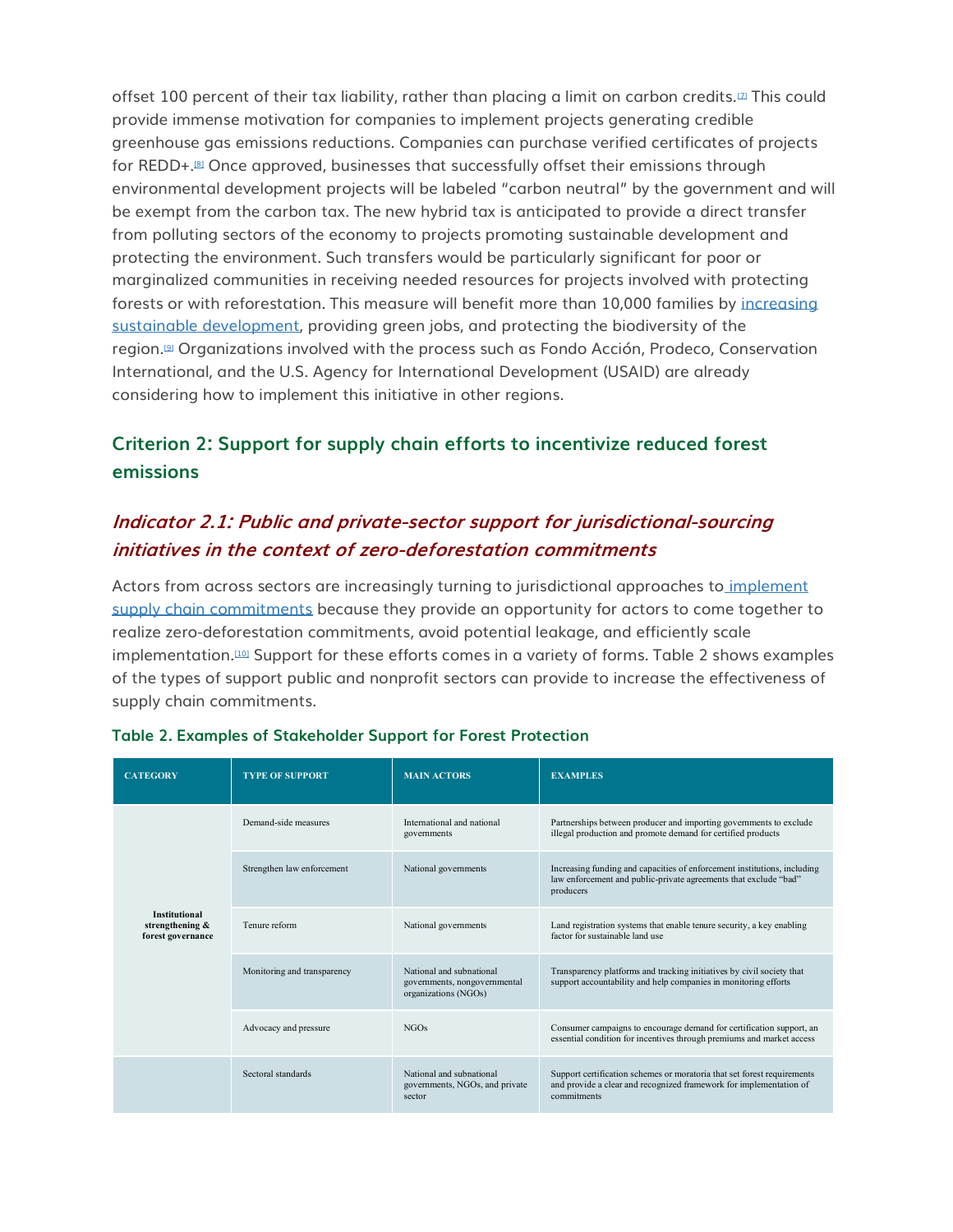| Implementation<br>support | Training, capacity building, and<br>technical assistance | National and subnational<br>governments, NGOs                                 | Agricultural extension programs to promote sustainable intensification,<br>for example, in partnership with supply chain companies                       |
|---------------------------|----------------------------------------------------------|-------------------------------------------------------------------------------|----------------------------------------------------------------------------------------------------------------------------------------------------------|
|                           | Aggregation of smallholders                              | National and subnational<br>governments, NGOs                                 | Group certification schemes that allow smallholder producers to reduce<br>transaction costs of compliance with forest and sustainability<br>requirements |
| <b>Financial support</b>  | International support                                    | International governments                                                     | Bilateral agreements for financial assistance programs that promote<br>sustainable land use                                                              |
|                           | Public-private partnerships                              | National and subnational<br>governments, international<br>partners, companies | Public-private investment funds with risk mitigation instruments for<br>private investors (e.g., guarantees)                                             |
|                           | Domestic investments                                     | National governments                                                          | "Green" loan programs in the agriculture sector that set mandatory<br>environmental requirements and provide technical assistance                        |
| Landscape initiatives     |                                                          | Subnational governments,<br>international partners,<br>companies, NGOs        | Jurisdictional approaches that pursue sustainability (including forest)<br>goals in a collaborative manner                                               |

Last year, we reported that there were 34 jurisdictions with active jurisdictional programs, with the geographical locations spread evenly among Asia, Latin America, and Africa, based on an [assessment by AlphaBeta.](https://www.tfa2020.org/wp-content/uploads/2017/04/TFA2020-Supporting-jurisdictional-leadership-in-net-zero-deforestation-Report.pdf) In an effort to assess the progress that jurisdictional approaches are making, and the support that is driving successes, we defined five stages of progress and criteria for meeting the stages (Figure 2). Nevertheless, it is difficult to clearly assess the progress around the development, implementation, and deforestation reduction impact of jurisdictional approaches. In some cases, the information needed may not be publicly available yet.

## **Figure 2. Stages of progress and criteria for assessment of jurisdictional approaches**



Jurisdictional approaches vary greatly by region and country. Initiatives pursue different objectives and set diverse metrics to track their own progress. As such, we assessed the progress – and support provided – of three initiatives as case studies (Box 1). While two of the three initiatives assessed are undertaking implementation activities, they also represent initiatives in relatively advanced stages compared to the majority of programs globally.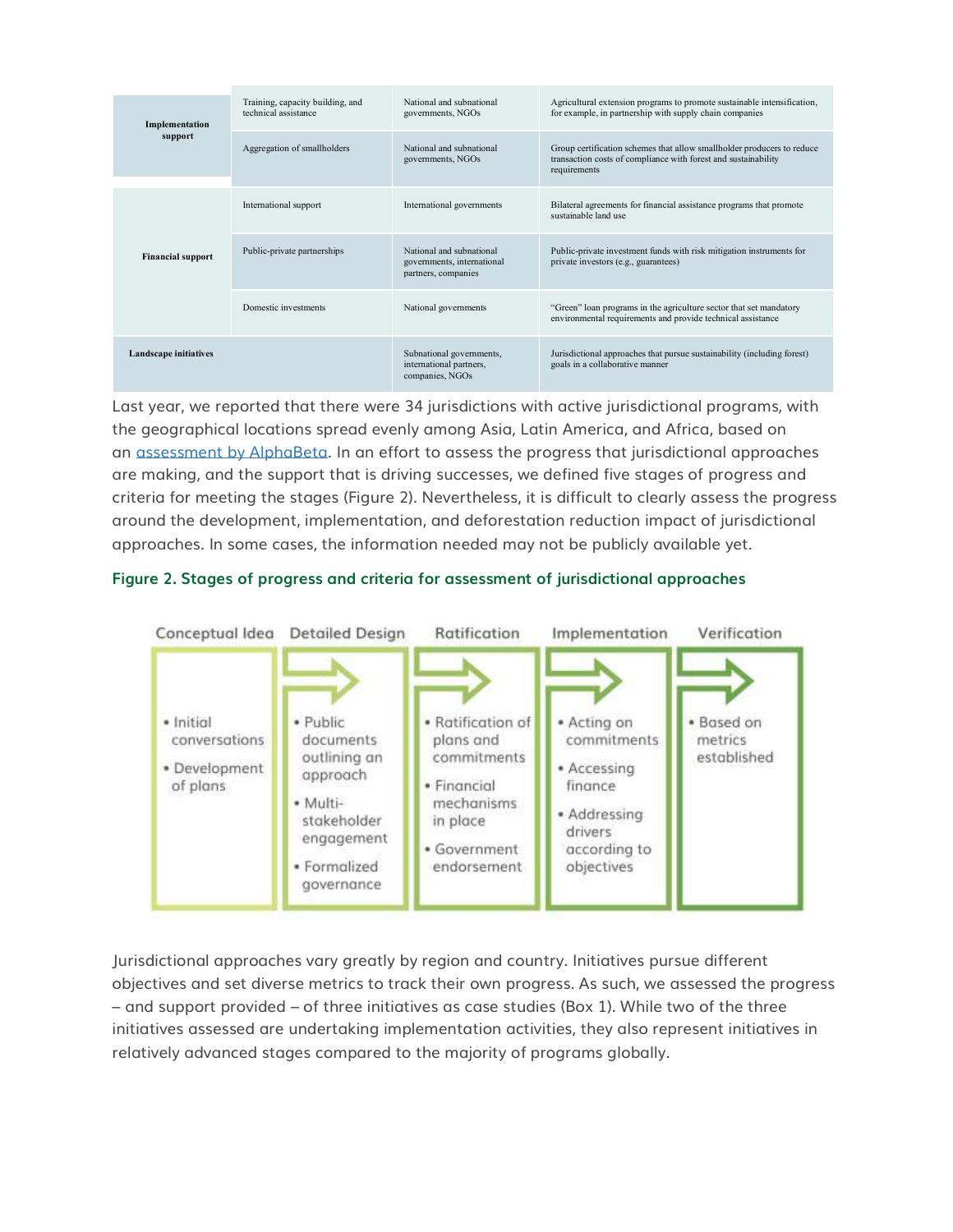### **Box 1. Progress and support in implementing jurisdictional approaches**

### **Côte d'Ivoire's southwest and Tai regions and the Cocoa and Forests Initiative**

#### *Stage of development: Detailed design*

Côte d'Ivoire's jurisdictional approach is being developed under the Carbon Fund of the Forest Carbon Partnership Facility. Coordinated by the national government, the approach focuses on the Southwest and Tai Regions, major producing sites of cocoa, palm oil, and rubber.<sup>[\[11\]](http://forestdeclaration.org/goal/goal-9/#_edn11)</sup>The Emission Reductions Program Document (ERPD), which outlines a national plan for reducing emissions and qualifying for results-based payments, is under development with the goal of completion by the end of 2018. Strategies include a "zero deforestation agriculture" approach targeting actors in the cocoa, palm oil, and rubber supply chains. Private-sector companies like the chocolatiers CEMOI and Mondelez are currently involved in pilot projects to implement zero-deforestation pledges within the jurisdiction. In addition, the ERPD will include an [alternative livelihoods approach](http://forestdeclaration.org/goal/goal-4/) to reduce pressure on forests, possibly through payments for environmental services and benefit-sharing mechanisms. The final ERPD will define financial mechanisms for implementation.<sup>122</sup>

Built on a foundation of multisectoral stakeholder engagement, the approach encourages public-private partnerships to address the major drivers of deforestation in the region.[\[13\]](http://forestdeclaration.org/goal/goal-9/#_edn13) One such emerging partnership is the Cocoa and Forests Initiative (CFI), wherein chocolate and cocoa companies are working with the governments of Côte d'Ivoire and Ghana to end deforestation in cocoa supply chains. The CFI and the Frameworks for Action, announced at the 23th Conference of Parties in 2017, seek to end deforestation and forest degradation in national parks, reserves and other protected forests. Under the National Implementation plan that is expected to be revealed by early 2019, the government of Côte d'Ivoire is outlining roles, priority actions, priority geographies, timelines, indicators to measure progress, and linkages to ongoing national initiatives including REDD+ and the upcoming Tai National Forests emissions-reduction program. Meanwhile, private-sector companies are developing their own action plans (to be made public by January 2019) to define the activities they will undertake within their own supply chains to fulfill their commitments under the CFI. These public and private activities are expected to align with national initiatives to protect Tai National Forest

#### **Mato Grosso, Brazil: Produce, conserve, and include**

#### *Stage of development: Implementation/verification*

The government of Brazil's state of Mato Grosso launched its Produce, Conserve, and Include (PCI) initiative in 2015 to reduce forest emissions by six gigatons of CO2 over 15 years while ensuring sustained and inclusive economic growth.<sup>[\[14\]](http://forestdeclaration.org/goal/goal-9/#_edn14)</sup> The program's goals include restoring 2.5 million hectares of degraded pastures and 1 million hectares of deforested land, reducing deforestation by 90 percent, increasing agricultural production, and enabling smallholders' access to markets and finance.<sup>155</sup> The initiative represents a unified agenda of government, civil society, companies, and investors with over 40 partner organizations signed on and a diverse set of programs.[\[16\]](http://forestdeclaration.org/goal/goal-9/#_edn16) Private-sector entities, such as Amaggi, Louis-Dreyfus, Marfrig, and JBS, have committed to supporting the strategy through sustainable sourcing agreements and technical capacity support. Civil society and companies are partnering to provide farmers training in best practices and ecological restoration techniques, as the Nature Conservancy and Cargill have done for soy farmers. At the municipal level, tools like the Territorial Performance System enable local governments to conduct spatial planning through a web-based mapping tool to align their land use strategies with PCI goals.<sup>[\[17\]](http://forestdeclaration.org/goal/goal-9/#_edn17)</sup>

Financial mechanisms have also been put in place, including REDD+ Early Movers (REM). Last year the state signed a contract with the German and British governments for performance-based payments totaling approximately USD 50 million to reduce deforestation and support smallholder agriculture and traditional communities.<sup>[\[18\]](http://forestdeclaration.org/goal/goal-9/#_edn18)</sup> The initiative's strong focus since inception on community engagement, robust monitoring, reporting and verification systems, and cross-sectoral policies and programs seems to have led to some initial success. According to its own [progress tracking platform,](http://www.pcimonitor.org/) Mato Grosso has reduced deforestation more than any other state in the Brazilian Amazon, avoiding emissions of more than 2 billion metric tons of  $CO<sub>2</sub>$  while expanding soy and beef production.

### **Sabah, Malaysia: Jurisdictional certification for palm oil**

#### *Stage of development: Implementation*

In 2015 Malaysia's Sabah state government launched a 10-year plan to ensure that all palm oil produced and processed in the state meets Roundtable on Sustainable Palm Oil (RSPO) certification standards.<sup>[\[19\]](http://forestdeclaration.org/goal/goal-9/#_edn19)</sup> Twenty-one percent of the state's land area is planted in palm, totaling 1.54 million hectares. The initiative seeks to give palm oil producers access to premium global markets without the cost burden of certifying farms or refineries individually. Three overarching visions guide the jurisdictional approach: zero-deforestation, zero conflict in oil palm production landscapes, and strengthening smallholder sustainability and uplifting livelihoods. To achieve this, the initiative has defined an independent multistakeholder working structure that includes government agencies from different sectors (e.g., forestry, agriculture, and environmental protection), industry leaders, and civil society organizations. Issue-focused working groups cover smallholder's free, prior and informed consent, and high conservation value – high carbon stock compensation. In November 2017, the Chief Minister's department reaffirmed its policy of working with smallholders to achieve certification to comply with private-sector zerodeforestation policies form companies like Wilmar, Global Amines, Clariant, and L'Oréal. Financial mechanisms are also in place; the Sabah Forestry Department has contributed about USD 250,000 toward the effort, while other instruments like carbon taxes, payments for ecosystem services, and REDD+ finance are under development.  $22$  To date, of the 1.54 million hectares of palm plantations, nearly a third (450,000 hectares) have been RSPO certified.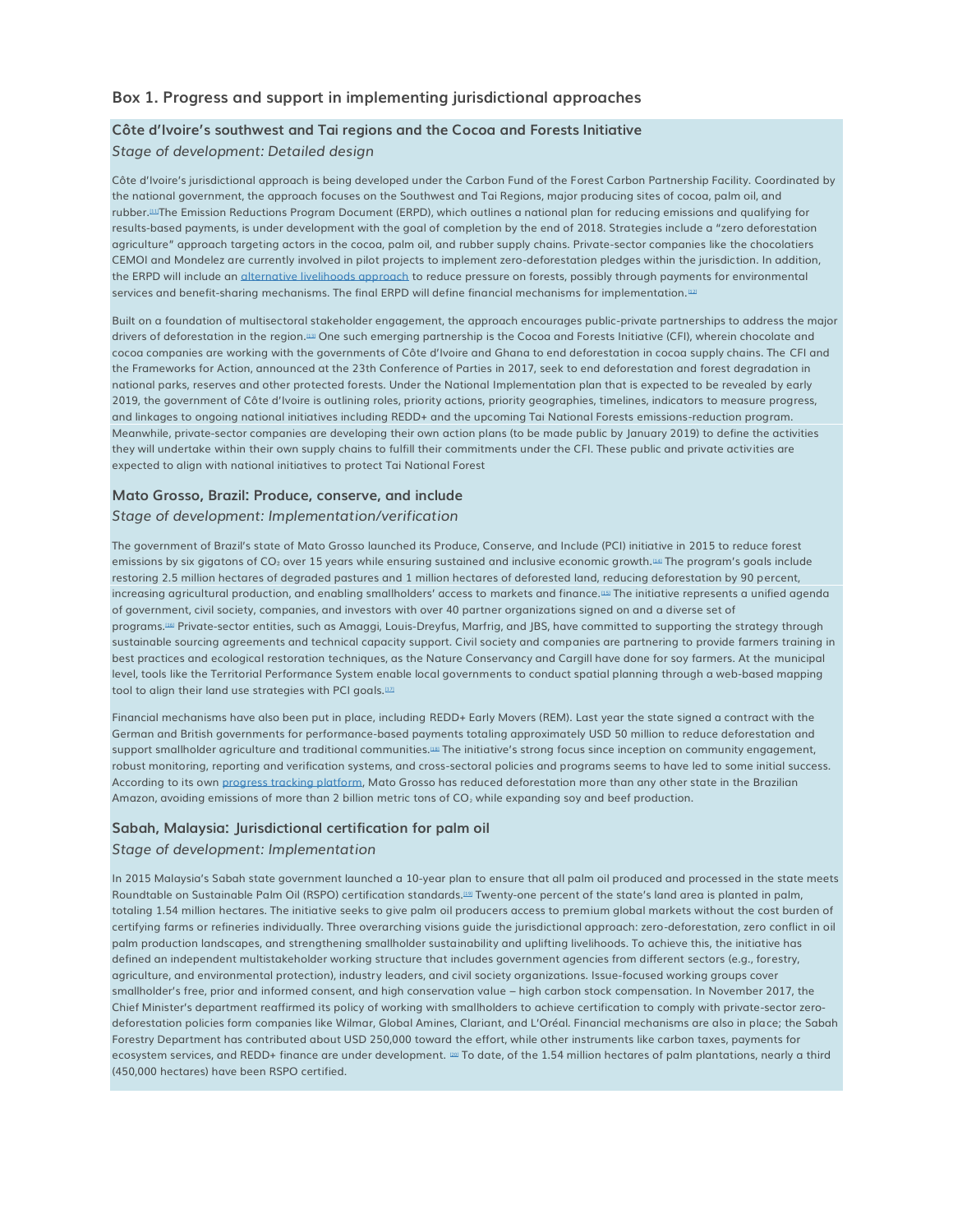**We thank Josefina Cobian (Environmental Defense Fund) for her contributions to this update.**

**III REDD+** stands for reducing emissions from deforestation and forest degradation and the role of conservation, sustainable management of forests and enhancement of forest carbon stocks in developing countries.

[\[2\]](http://forestdeclaration.org/goal/goal-9/#_ednref2) Ortiz, F. (2018, July 2). [Forests comprise large part of climate solution but receive meagre investment.](https://www.indepthnews.net/index.php/global-governance/un-insider/1967-forests-comprise-large-part-of-climate-solution-but-receive-meagre-investment) *IDN-InDepthNews.*

[\[3\]](http://forestdeclaration.org/goal/goal-9/#_ednref3) Joint Declaration of Intent (2015). *[Joint declaration of intent between the Government of the Republic of](https://www.regjeringen.no/globalassets/departementene/kld/kos/joint_declaration_of_intent_colombia_norway_germany_uk_redd_in_colobia-002.pdf)  [Colombia, the Government of the Kingdom of Norway, the Government of the Federal Republic of Germany,](https://www.regjeringen.no/globalassets/departementene/kld/kos/joint_declaration_of_intent_colombia_norway_germany_uk_redd_in_colobia-002.pdf)  [and the Government of the United Kingdom of Great Britain and Northern Ireland on cooperation on](https://www.regjeringen.no/globalassets/departementene/kld/kos/joint_declaration_of_intent_colombia_norway_germany_uk_redd_in_colobia-002.pdf)  [reducing greenhouse gas emissions from deforestation and forest degradation \(REDD+\) and promoting](https://www.regjeringen.no/globalassets/departementene/kld/kos/joint_declaration_of_intent_colombia_norway_germany_uk_redd_in_colobia-002.pdf)  [sustainable development in Colombia](https://www.regjeringen.no/globalassets/departementene/kld/kos/joint_declaration_of_intent_colombia_norway_germany_uk_redd_in_colobia-002.pdf)*.

[\[4\]](http://forestdeclaration.org/goal/goal-9/#_ednref4) Ministerio de Ambiente y Desarrollo Sostenible. (2018, April 10). [Gobierno de Noruega extiende](http://pidamazonia.com/content/gobierno-de-noruega-extiende-cooperacion-ambiental-colombia)  [cooperación ambiental a Colombia.](http://pidamazonia.com/content/gobierno-de-noruega-extiende-cooperacion-ambiental-colombia) *Noticias – Minambiente.*

# InfoFLR & The Global Landscapes Forum. (2017). [Bonn Challenge Barometer: A progress tracking protocol.](https://www.forestcarbonpartnership.org/er-pins-fcpf-pipeline)

[\[6\]](http://forestdeclaration.org/goal/goal-9/#_ednref6) Forest Carbon Partnership Facility. (2018, June). *[Portfolio management and](https://www.forestcarbonpartnership.org/sites/fcp/files/2018/June/CF18%203a%20Portfolio%20management_6_20_2018_1.pdf) decision of ER-PDs.* Presented at the Eighteenth Meeting of the Carbon Fund (CF18), Paris France.

[\[7\]](http://forestdeclaration.org/goal/goal-9/#_ednref7) Conservation International. (2018, April 21). [Colombia's carbon tax takes off](https://www.conservation.org/NewsRoom/pressreleases/Pages/Colombia%E2%80%99s-Carbon-Tax-Takes-Off-.aspx). *Conservation International News Room.*

[\[8\]](http://forestdeclaration.org/goal/goal-9/#_ednref8) Verra. (2017, June 15). [Colombia drives innovation and carbon markets: updated.](http://verra.org/colombia-drives-innovation-and-carbon-markets/) *Verra, The Latest*.

[\[9\]](http://forestdeclaration.org/goal/goal-9/#_ednref9) Conservation International. (2018, April 21). Colombia's carb[on tax takes off.](https://www.conservation.org/NewsRoom/pressreleases/Pages/Colombia%E2%80%99s-Carbon-Tax-Takes-Off-.aspx) *Conservation International News Room.*

[\[10\]](http://forestdeclaration.org/goal/goal-9/#_ednref10) For the purposes of this assessment, we define active jurisdictional approaches by the Environmental Defense Fund definition which states that programs should meet the following three conditions: (1) have government involvement/leadership; (2) are commodity specific or have a link to specific commodities of focus (cattle, soy, palm oil, cocoa, timber/pulp); and (3) have documented action to date (progress beyond the conceptualization phase).

EDD+ Côte d'Ivoire. (2015, October). Côte d'Ivoire: emissions reduction program in the Tai National Park [area.](https://www.forestcarbonpartnership.org/sites/fcp/files/2015/October/Cote%20d%27Ivoire%20ER-PIN%20Presentation.pdf) Paper presented at the Thirteenth Meeting of the Carbon Fund (CF13), Brussels, Belgium; Forest Carbon Partnership Facility. (2017). *[Forest Carbon Partnership Facility 2017 annual report](https://www.forestcarbonpartnership.org/sites/fcp/files/2017/Sep/FCPF_Annual2017_web.pdf)*. Washington, DC: The World Bank.

**az Secrétariat Exécutif Permanent REDD+.** (2017). [REDD+ Côte d'Ivoire](http://reddplus.ci/).

[\[13\]](http://forestdeclaration.org/goal/goal-9/#_ednref13) Forest Carbon Partnership Facility. (2017). *[Forest Carbon Partnership Facility 2017 annual report](https://www.forestcarbonpartnership.org/sites/fcp/files/2017/Sep/FCPF_Annual2017_web.pdf)*. Washington, DC: The World Bank.

[\[14\]](http://forestdeclaration.org/goal/goal-9/#_ednref14) Governo de Mato Grosso. (2017). [PCI: Produzir Conservar Incluir.](http://pci.mt.gov.br/)

[\[15\]](http://forestdeclaration.org/goal/goal-9/#_ednref15) Tropical Forest Alliance 2020. (2017). *[Annual report 2016-2017](https://www.tfa2020.org/wp-content/uploads/2017/01/TFA_Annual_Report_2017_v8.1_Web-Report-Small.compressed.pdf)*. TFA 2020.

[\[16\]](http://forestdeclaration.org/goal/goal-9/#_ednref16) Tropical Forest Alliance 2020. (2017). *[Annual report 2016-2017](https://www.tfa2020.org/wp-content/uploads/2017/01/TFA_Annual_Report_2017_v8.1_Web-Report-Small.compressed.pdf)*. TFA 2020; Boyd, W., Stickler, C. Duchelle, A.E., Seymour, F., Nepstad, D., Bahar, N.H.A., & Rodriguez-Ward, D. (2018). [Jurisdictional approaches to](https://wriorg.s3.amazonaws.com/s3fs-public/ending-tropical-deforestation-jurisdictional-approaches-redd.pdf)  [REDD+ and low emissions development: Progress and prospects.](https://wriorg.s3.amazonaws.com/s3fs-public/ending-tropical-deforestation-jurisdictional-approaches-redd.pdf) Working Paper. Washington, DC: World Resources Institute.

[\[17\]](http://forestdeclaration.org/goal/goal-9/#_ednref17) Tropical Forest Alliance 2020. (2017). *[Annual report 2016-2017](https://www.tfa2020.org/wp-content/uploads/2017/01/TFA_Annual_Report_2017_v8.1_Web-Report-Small.compressed.pdf)*. TFA 2020.